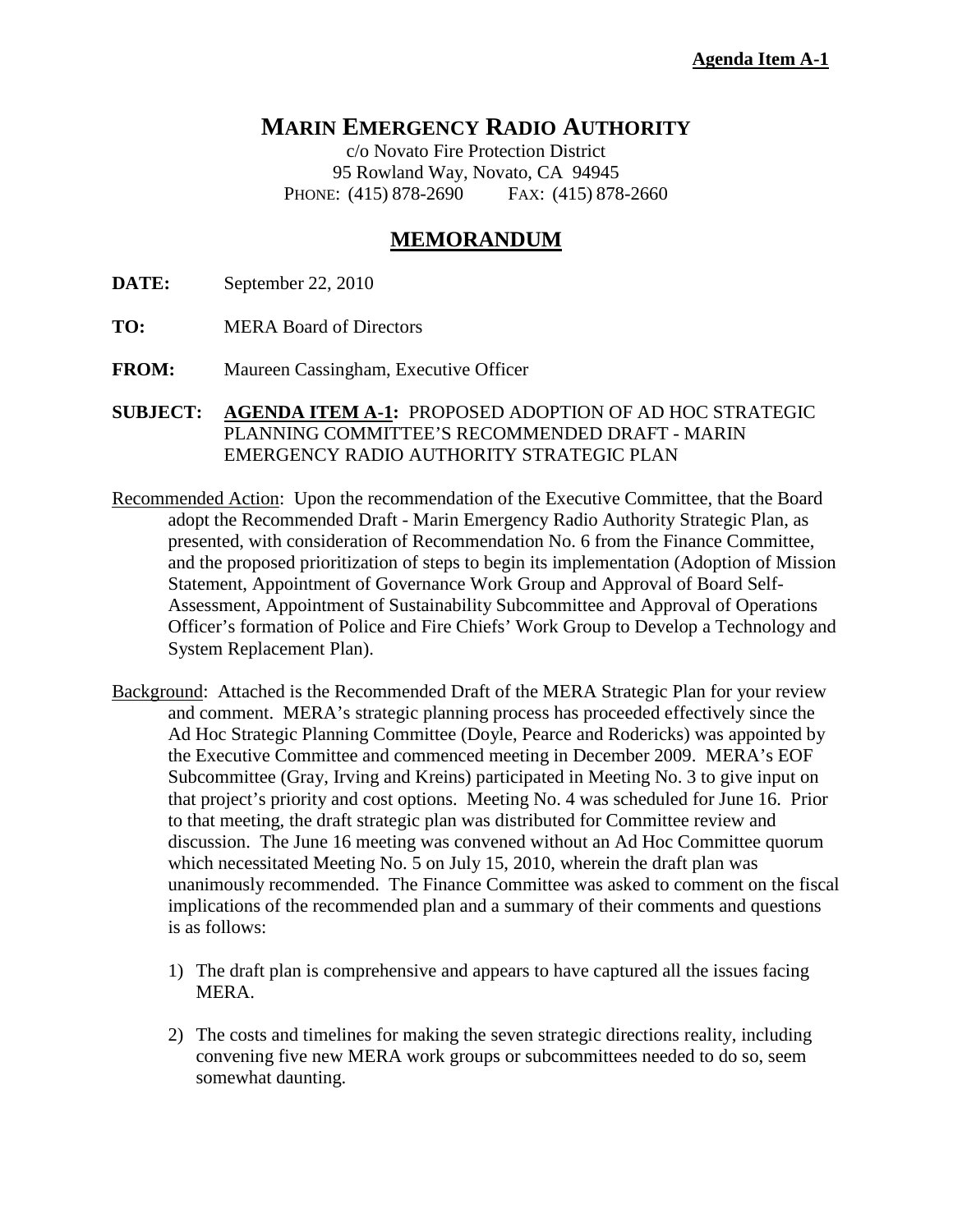Agenda Item A-1 MERA Board Meeting September 22, 2010 Page 2

- 3) To clarify, the Plan calls for future equipment replacement costs to be funded from a variety of sources.
- 4) The System Technology Replacement Plan capital requirement costs are estimated at \$62,300,000+. This total includes \$30,000 - \$50,000 for outside consulting (Year 1), new EOF interface at \$500,000+ to \$5M (beginning inYear 1) capacity and coverage projects at \$7M+ (beginning inYear 1), \$250,000 for new frequencies (Year 1) and \$50M+ for system replacement (beginning in Year 7).
- 5) The FTE staff cited as needed to implement the strategic plan for two to three years after its adoption could be one full-time staff member or two part-time staff members. This position(s) would be above and beyond the current functions performed by the Executive Officer on a 15-hour-per-week basis. The amount of additional staff time would depend on the extent and timing of plan implementation as determined by the Board.
- 6) Marin Transit requests the reference to the District on Pages 39 and 40 of the plan be removed in light of their recent switch to Mobile Data Terminals on paratransit vehicles, which has reduced District use of the MERA system by 50%.

The Executive Committee reviewed the draft document on September 8 and unanimously approved Board adoption of the Plan with the following recommendations:

- The Strategic Plan should be updated every three years versus the suggested five years due to changing technology and the economy.
- Prioritized implementation of the seven strategic directions should be approved by the Board on September 22, 2010, given imminent deadlines for a technology and system replacement plan and funding requirements for same.
- Steps to be taken at this meeting to begin the prioritized implementation include:
	- 1) Adoption of the MERA Mission Statement as presented.
	- 2) Appointment of a Governance Working Group with some membership overlap with the Sustainability Subcommittee and approval of a Board self-assessment in a (1) self-administered questionnaire developed by the Executive Officer and approved and tabulated by the Executive Committee or (2) a self-assessment developed, facilitated and tabulated by a consultant.
	- 3) Appointment of a Sustainability Subcommittee, which could be the current MERA Finance Committee (Gaffney, Nordhoff, Kreins, Rzepinski) to possibly include Executive Committee representatives of the Ross Valley Agencies (Rock), Marin County Fire Chiefs' Association (Pearce), Novato Fire Protection